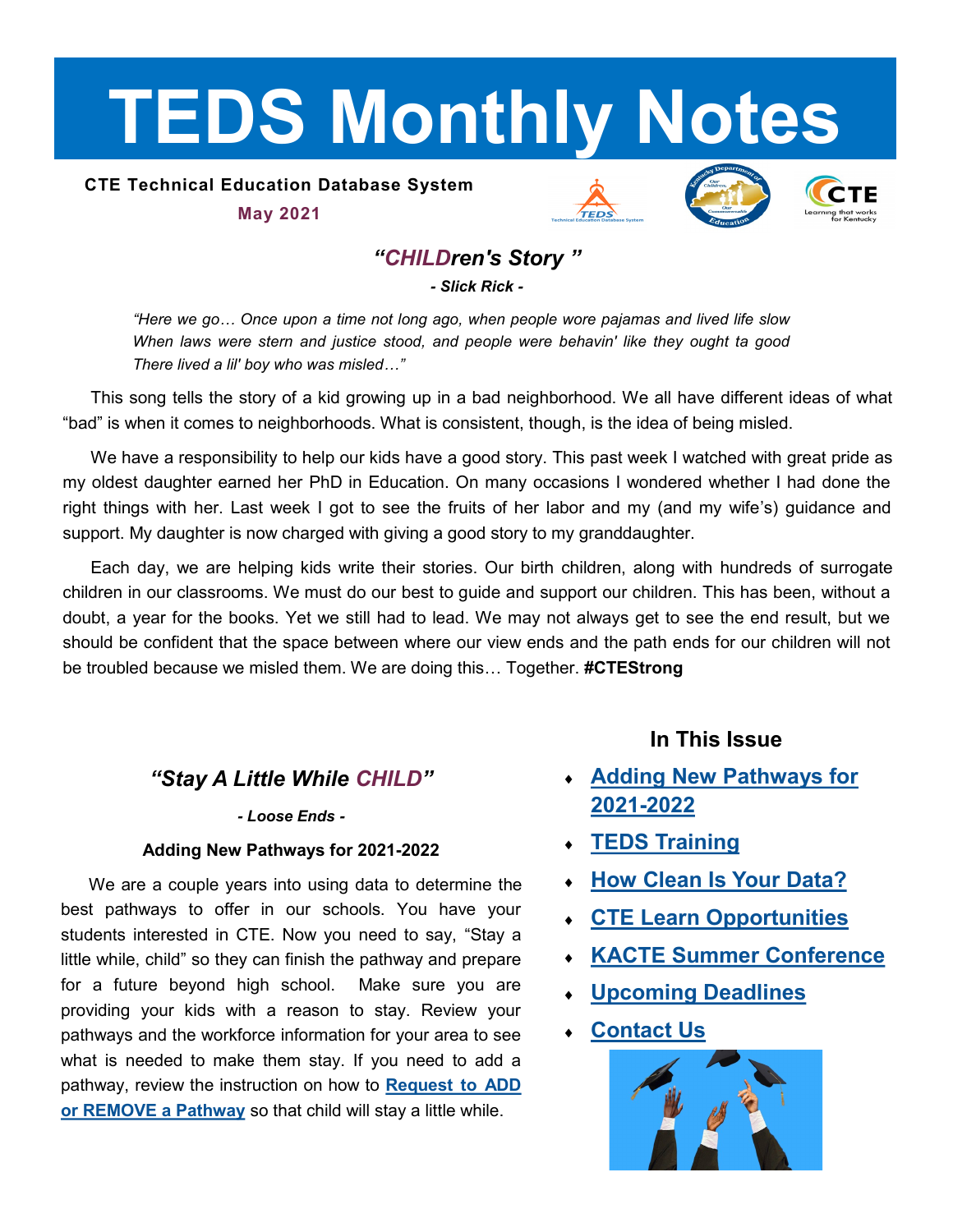# *"CHILD's Play"*

#### *- The Childs Brothers -*

#### **Upcoming TEDS Training Sessions**

<span id="page-1-0"></span>Maybe not quite as easy as taking candy from a baby, but it can at least be qualified as child's play. TEDS training is required every two years and users are required to log in at least once every four months. Even a child's curiosity grows enough to want to make sure they are doing it right at least every four months… Besides, it is still important for those entering data to understand how and what they are entering. End of year deadlines are approaching quickly. If there is no one to enter data, you might be kept after school. If you're not sure about the last time you logged in, log in NOW and see where you are. You can check your training date by looking below your name in the upper right corner of the screen.

Remember the CTE Best practices for TEDS access. We suggest at least two people in every school have full access to TEDS to help ensure the accurate and timely data entry. Having someone to double check your work is a good thing. As we enter the last month of the year, checking and double checking your data becomes even more important. Our automation scripts will process whatever data you provide. I know it doesn't always seem like it, but working in TEDS is so easy… you know the rest.

We currently have virtual training sessions each month. The next training date is **May 26, 2021**. Additional dates will be posted on the **[TEDS website](https://education.ky.gov/CTE/teds/Pages/default.aspx)** as they become available.

## *"Motherless CHILD"*

#### *- Eric Clapton -*

## **How Clean Is Your Data?**

Left to their own devices, most children become problematic to say the least. The data we use to keep up with our kids can be just as problematic. There is a rhyme and reason for all we do to keep our data clean. We can't have data just "out there" unattended like a motherless child. Just like we take care of our own children, nieces, nephews and grandchildren by watching them and providing good advice and career guidance, we need to be attentive and watchful of our data. Our data cannot be left up to chance. Don't treat your data like a motherless child. Make sure it is taken care of. Keep it clean. Keep it presentable. Automation will do the best with what it is given. Make sure you have done the following:

- When students are enrolled in pathways, the correct credit hours must be posted. Then, they must be updated when anything about the student record changes.
- When a student earns an industry certification for their chosen pathway, it should be properly entered in TEDS the same school year it is earned.
- Once a student meets the definition of concentrator, that should be properly noted in IC and imported into TEDS when it happens. Do the same if that status changes back to exploring.

Be a good parent to your data. Be a good steward of the work. Make sure the data is accurate, so students and schools can be recognized for their hard-earned credit and status at the end of the year.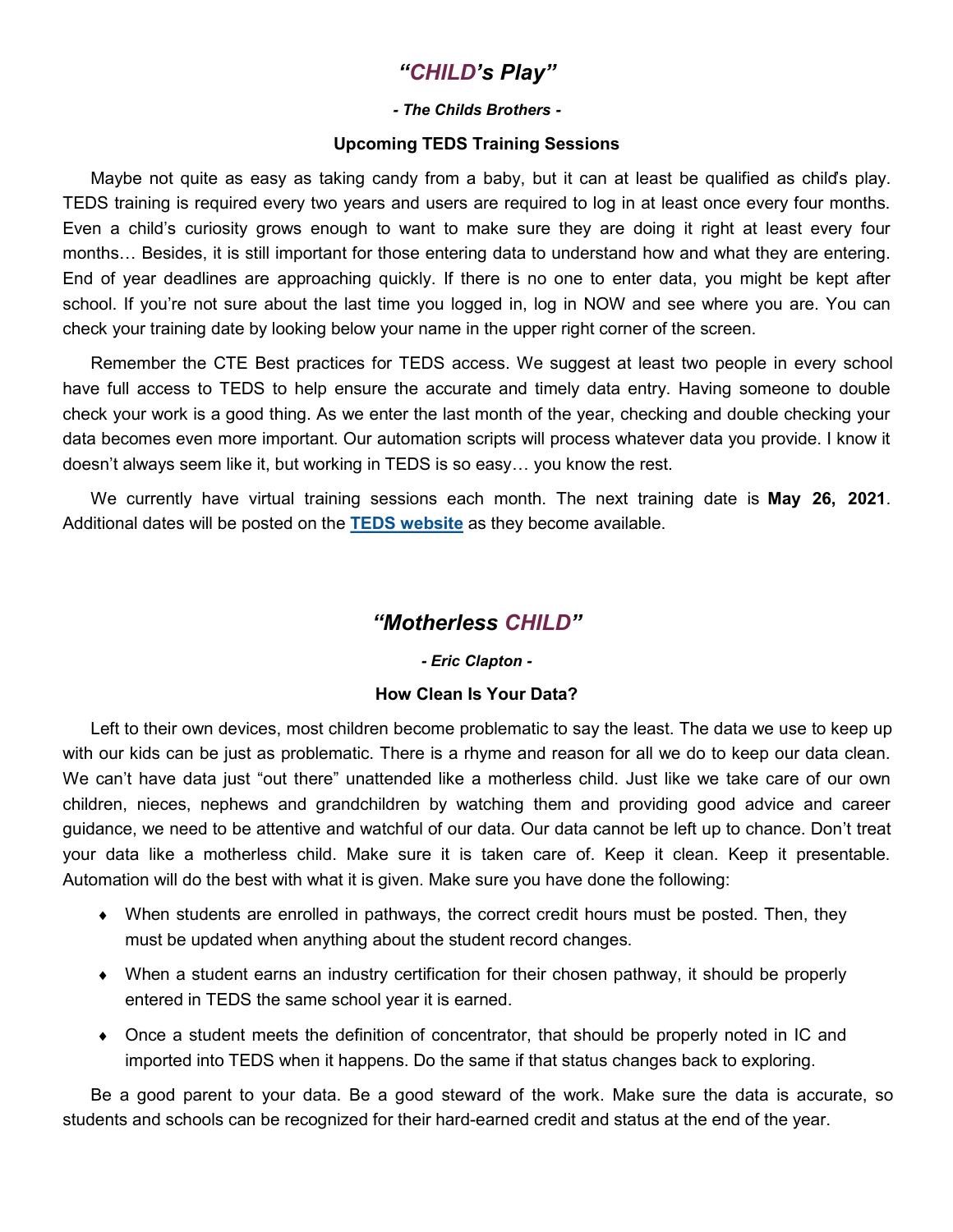## *"Like A CHILD"*

*- Jars of Clay -*

#### **CTE Learn**

<span id="page-2-0"></span>Children are trusting. They believe just about anything they are told with little to no skepticism. They speak and think with understanding that is, at best, fluid. In the movie, "Avatar", Neytiri tells Jake, "You have a strong heart. No fear. But stupid! Ignorant, like a child."

Hopefully, we are not as bad as Jake. But to help us be knowledgeable, responsible adults in our chosen filed, comprehensive professional development opportunities for Career and Technical Education (CTE) teachers and administrators are available through **[CTE Learn](https://ky.ctelearn.org/)**, the Kentucky Association for Career and Technical Education (KACTE) Online Learning Center. Let's stay ahead of the curve. While we may still like to have the occasional "play date" with our friends, we are no longer like a child.

# *"A Summer CHILD"*

*- Fourplay -*

### **KACTE Summer Conference**

*"Summertime, summertime, sum sum summertime…"*

You know you just sang that. It's OK. We are getting closer to a new normal that allows us to be together and work beyond screens. One opportunity is the upcoming **[KACTE State Conference](https://www.acteonline.org/kacteonline/summer-program/)**. So, like a summer child, you may be looking to no more teachers, no more books, no more students' dirty looks… but there is more to summer for us.

The 2021 CTE Summer Program is planned as a full, in-person professional development conference. Programming will be available for CTE administrators and teachers in all CTE pathways. The registration fee incorporates the traditional programming, amenities and special events familiar to previous CTE Summer Program attendees.

In addition to the full, in-person conference, this year's conference will offer a limited virtual program, and a virtual-only program registration fee is available. Live streaming may be available for the Opening Session on July 21 and select programs will be available following their presentation. All virtual programming will be archived and made available following the conference.

Come and join us live or virtually for the 2021 CTE Summer Program. See you there!